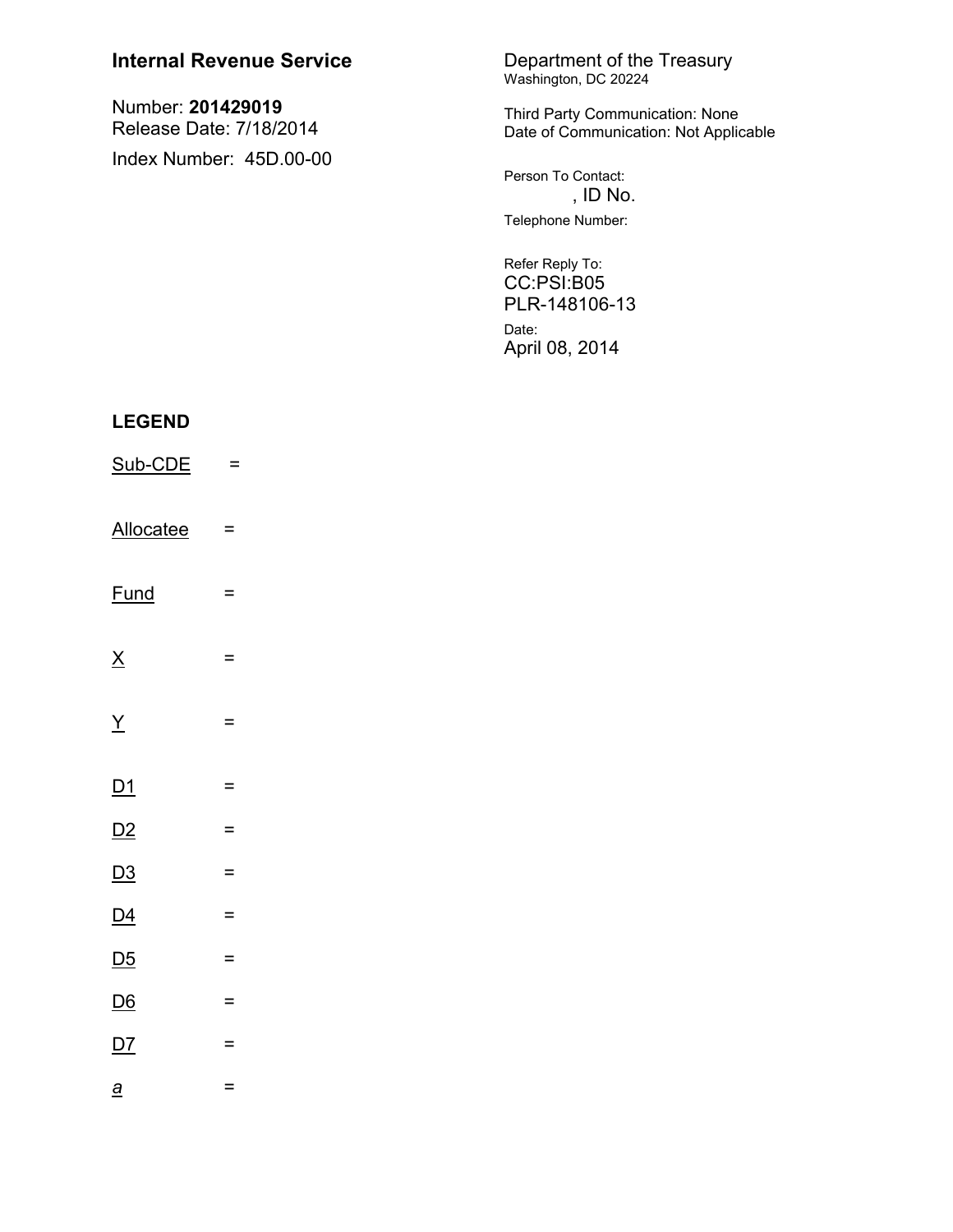*b* = -------

*c* = -----

Dear

This letter responds to your letter dated November 22, 2013, and related correspondence, submitted on behalf of X, requesting a letter ruling involving the new markets tax credit (NMTC) under § 45D of the Internal Revenue Code. The ruling concerns the application of the 6-month cure period under § 1.45D-1(e)(6) of the Income Tax Regulations to the transaction described below.

## **FACTS**

The information submitted states that Allocatee, a nonprofit corporation, and Sub-CDE, a limited liability company (LLC), were formed to serve or provide investment capital for low-income communities or low-income persons. Allocatee became a qualified community development entity (CDE) on D1. Sub-CDE became a CDE on D2.

X, a national banking association, wholly owns Y, an LLC. Y wholly owns Fund, also an LLC. Both Y and Fund are treated as disregarded entities for federal tax purposes.

Pursuant to an allocation agreement effective D3, the Department of Treasury Community Development Financial Institutions Fund made a NMTC allocation to Allocatee. Based on that allocation, Allocatee sub-allocated \$*a* of NMTC to Sub-CDE. On D4, X, through Y, made a capital contribution in the amount of \$*a* to Fund. Fund, in turn, made a capital contribution of \$*a* in cash to Sub-CDE in exchange for a *b*% membership interest. Allocatee holds the remaining *c*% membership interest in Sub-CDE. On or about D3, Sub-CDE designated Fund's capital contribution in Sub-CDE as a qualified equity investment (QEI).

Sub-CDE, X, and Fund have worked diligently to find qualified low-income community investments (QLICIs) to invest the cash by D5, in order to satisfy the substantially-all requirement under § 45D(b)(1)(B) by the end of the 12-month period specified in § 1.45D-1(c)(5)(iv). The parties have considered a number of projects. Due to difficult circumstances, however, the parties have not been able to close on any of the projects. On D6, Sub-CDE became aware (or reasonably should have become aware) of its inability to invest in any of the QLICIs by D5.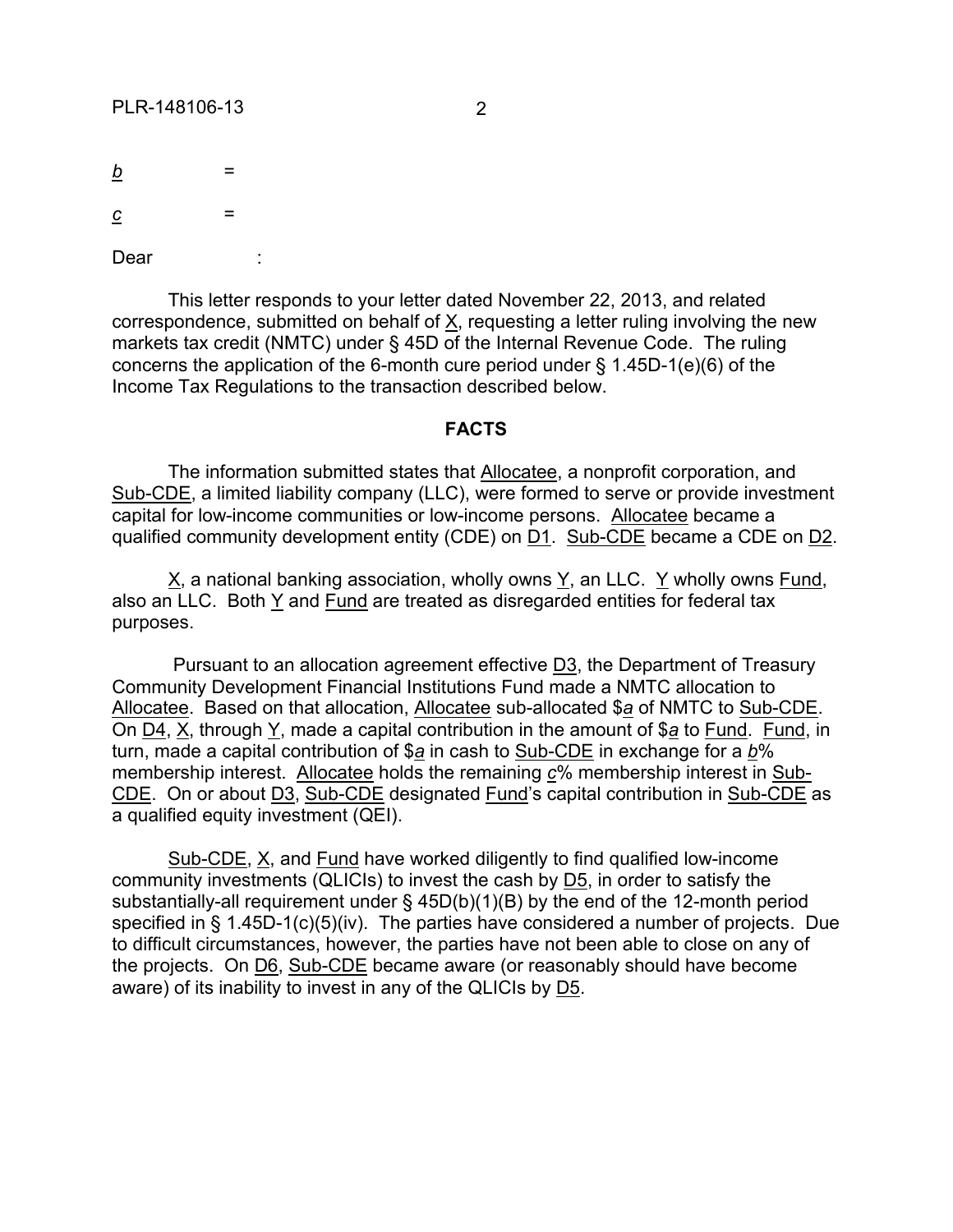## **RULING REQUESTED**

The 6-month cure period described in  $\S$  1.45D-1(e)(6) is available to correct Sub-CDE's failure to invest substantially all of the proceeds of the QEI in a QLICI within the 12-month period specified in § 1.45D-1(c)(5)(iv).

## **LAW AND ANALYSIS**

Section 45D(a)(1) provides that, for purposes of § 38, in the case of a taxpayer who holds a QEI on a credit allowance date of such investment which occurs during the taxable year, the NMTC for such taxable year is an amount equal to the applicable percentage of the amount paid to the CDE for such investment at its original issue. Section 45D(a)(3) provides that the term "credit allowance" date means, with respect to any QEI, (A) the date on which such investment is initially made, and (B) each of the 6 anniversary dates of such date thereafter.

Section 45D(b)(1) provides that the term QEI means any equity investment in a CDE if (A) such investment is acquired by the taxpayer at its original issue (directly or through an underwriter) solely in exchange for cash, (B) substantially all of such cash is used by the CDE to make QLICIs, and (C) such investment is designated for purposes of  $\S$  45D(b) by the CDE.

Section 45D(d)(1) provides that the term QLICI means (A) any capital or equity investment in, or loan to, any qualified active low-income community business, (B) the purchase from another CDE of any loan made by such entity which is a QLICI, (C) financial counseling and other services to businesses located in, and residents of, lowincome communities, and (D) any equity investment in, or loan to, any CDE.

Section 1.45D-1(c)(5)(i) provides that, except for the seventh year of the 7-year credit period, the term "substantially all" means at least 85 percent. The substantially all requirement must be satisfied for each annual period in the 7-year credit period using either the direct-tracing calculation or the safe-harbor calculation as provided in the section. For the first annual period, the substantially-all requirement is treated as satisfied if either the direct-tracing calculation or the safe-harbor calculation is performed on a single testing date and the result of the calculation is at least 85 percent.

Section 1.45D-1(c)(5)(iv) provides that the taxpayer's cash investment received by a CDE is treated as invested in a QLICI only to the extent that the cash is so invested within the 12-month period beginning on the date the cash is paid by the taxpayer (directly or through an underwriter) to the CDE.

Section 1.45D-1(e)(6) provides that, if a QEI fails the substantially-all requirement, the failure is not a recapture event if the CDE corrects the failure within 6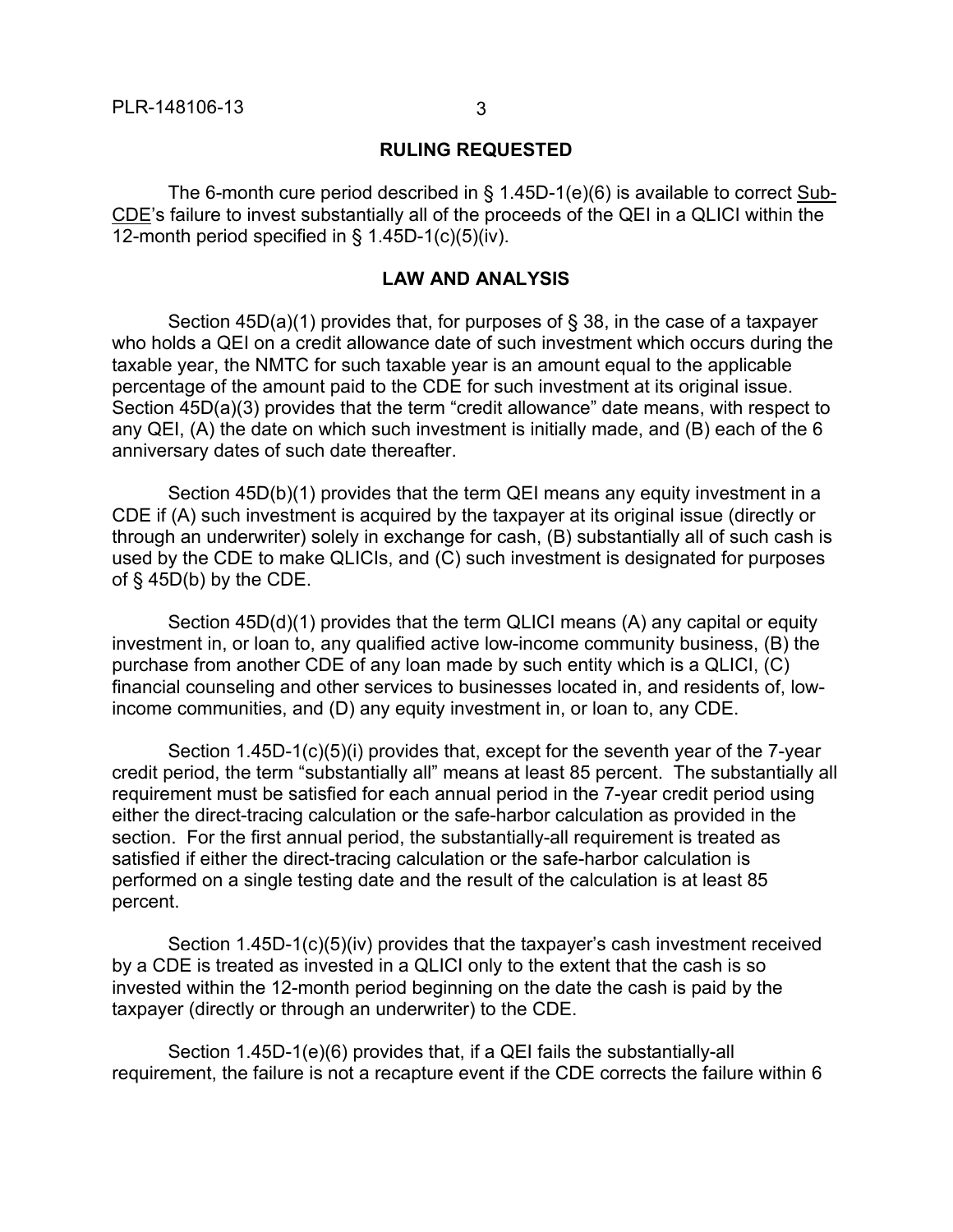months after the date the CDE becomes aware (or reasonably should have become aware) of the failure. Only one correction is permitted for each QEI during the 7-year credit period.

## **CONCLUSION**

Under § 45D(a)(3)(A), the first NMTC is claimed on the date on which the QEI is initially made. Section 45D(b)(1)(B) includes within the definition of a QEI any equity investment in a CDE if substantially all of such cash is used by the CDE to make QLICIs. Section 1.45D-1(c)(5)(iv) provides that the taxpayer's cash investment received by a CDE is treated as invested in a QLICI only to the extent that the cash is so invested within the 12-month period beginning on the date the cash is paid by the taxpayer (directly or through an underwriter) to the CDE. Failure to meet the substantially-all requirement within the 12-month period means that the taxpayer's cash investment is not treated as a QEI on the date the taxpayer's initial investment is made. However, § 1.45D-1(e)(6) provides a one-time 6-month cure period if a QEI fails the substantially-all requirement.

Based on the information submitted and representations made, we conclude that the 6-month cure period under § 1.45D-1(e)(6) is available to correct Sub-CDE's failure to invest substantially all of the proceeds the QEI in a QLICI by D5. However, the 6 month cure period is not automatically tacked on to the 12-month period specified in § 1.45D-1(c)(5)(iv). As the rule states, the 6-month cure period begins on the date the CDE becomes aware (or reasonably should have become aware) of the failure to invest substantially all of the QEI proceeds in a QLICI within the 12 month period. On D6, Sub-CDE became aware (or reasonably should have become aware) of its inability to invest in any QLICIs by D5. Therefore, for purposes of X's QEI in Sub-CDE, through X's ownership of Y and Fund, Sub-CDE must correct its failure to invest substantially all of the proceeds of the QEI in a QLICI no later than D7.

We express no opinion regarding the application of any other provisions of the Code or regulations.